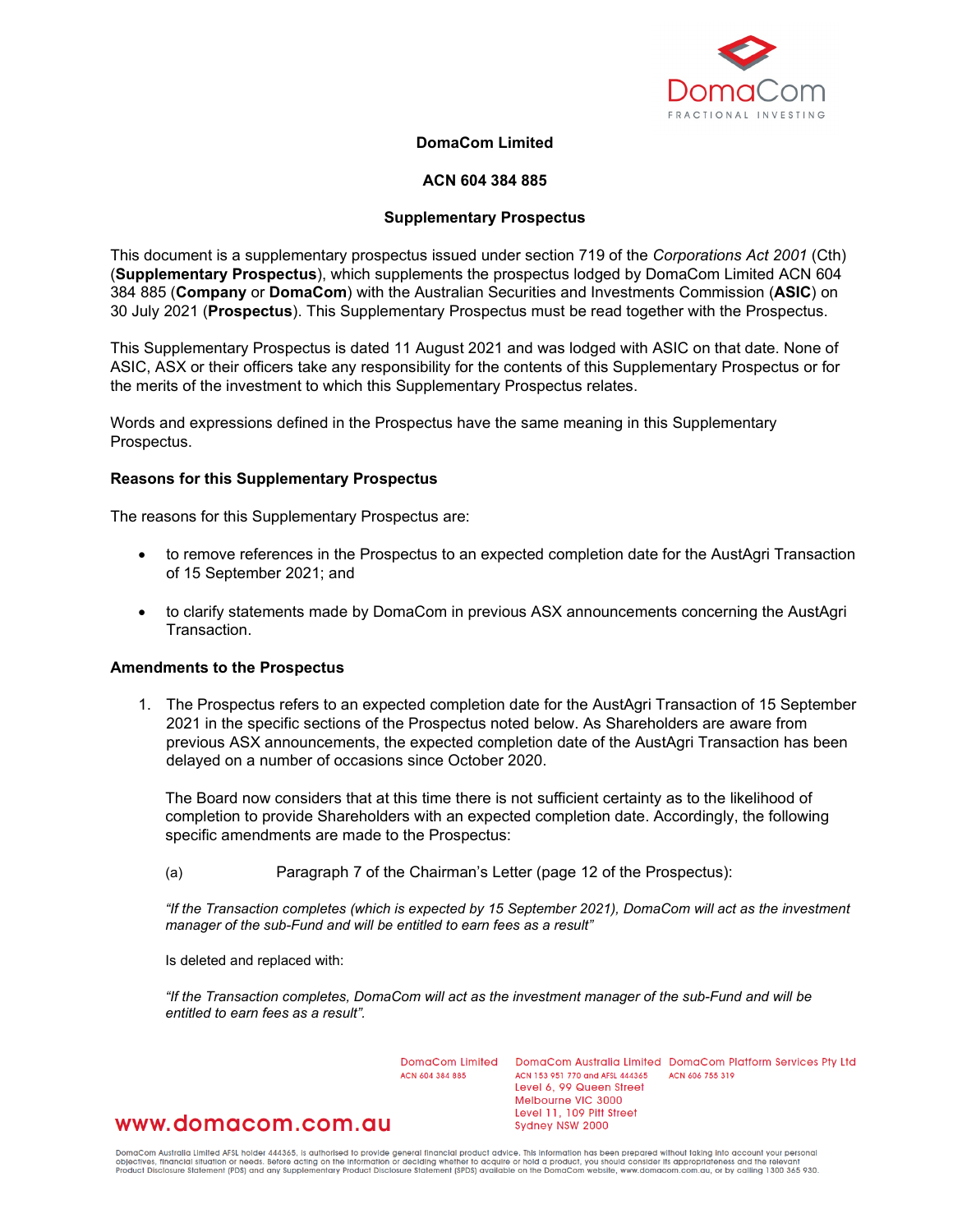# (b) Paragraph 9 of the Chairman's Letter (page 12 of the Prospectus):

*"On completion of the Placement and the Entitlement Offer (assuming a minimum 10% take up) and assuming the proposed AustAgri sub-Fund is operational by 15 September 2021, the Board considers that the Company will have sufficient funding to meet the cash requirements of a minimum two quarters of net operating cash outflows"*

is deleted and replaced with:

*"On completion of the Placement and the Entitlement Offer (assuming a minimum 20% take up), the Board considers that the Company will have sufficient funding to cover a minimum two quarters of net operating cash outflows"*

(c) Section 7.1 ('Key risks') (page 35 of the Prospectus)

*"On completion of the Placement and the Entitlement Offer (assuming a minimum 10% take up) and assuming the proposed AustAgri sub-Fund is operational by 15 September 2021, the Board considers that the Company will have sufficient funding to meet the cash requirements of two quarters of net operating cash outflows"*

is deleted and replaced with:

*"On completion of the Placement and the Entitlement Offer (assuming a minimum 20% take up), the Board considers that the Company will have sufficient funding to cover a minimum two quarters of net operating cash outflows"*

Furthermore, as noted in the Prospectus, the AustAgri Transaction remains subject to a number of conditions precedent which may or may not be fulfilled (including the Company completing the necessary due diligence to its satisfaction). No assurance can be given if or when the AustAgri Transaction and establishment of the sub-Fund may complete.

- 2. DomaCom refers Shareholders to its ASX announcement of 18 June 2021 "Response to ASX Query Letter". In particular, under paragraph 2(ii) of the Response to ASX Query Letter, DomaCom corrected certain inaccuracies in its ASX announcement of 4 September 2020 (**September Announcement**). In particular, Shareholders should be aware that, whilst an AustAgri subsidiary has a contract to purchase two Cedar Meats properties (being the abattoir in Brooklyn and the cold storage property in Footscray), AustAgri does **not** currently have any active operations in dairy, fresh milk, milk powder and infant formula, the export of livestock and chilled beef and lamb, as previously indicated in the September Announcement.
- 3. Subsequent to the ASX announcement of 18 June 2021 "Response to ASX Query Letter" DomaCom has entered into the Revised Revenue Recognition Agreement, the material terms of which are summarised in Section 5.2 of the Prospectus. DomaCom wishes to clarify that the acquisition by the proposed DomaCom sub-fund of at least 75% of the issued shares in AustAgri is proposed to occur via AAGL shareholder approval at a meeting of AAGL shareholders duly convened under item 7, s611 Corporations Act, as opposed to a scheme of arrangement as previously announced. In relation to the required meeting of AAGL shareholders, DomaCom notes that:
	- a statutory notice period applies in relation to any meeting materials to be prepared and sent by AAGL to AAGL shareholders for the purposes of the item 7, s611 approval. ASIC policy requires that an independent expert report be prepared and for it to accompany the relevant meeting materials detailing an item 7 s611 transaction; and
	- ASIC policy expresses a strong preference that meeting materials for an item 7, s611 transaction are provided to ASIC for review at least two weeks prior to despatch to AAGL shareholders.